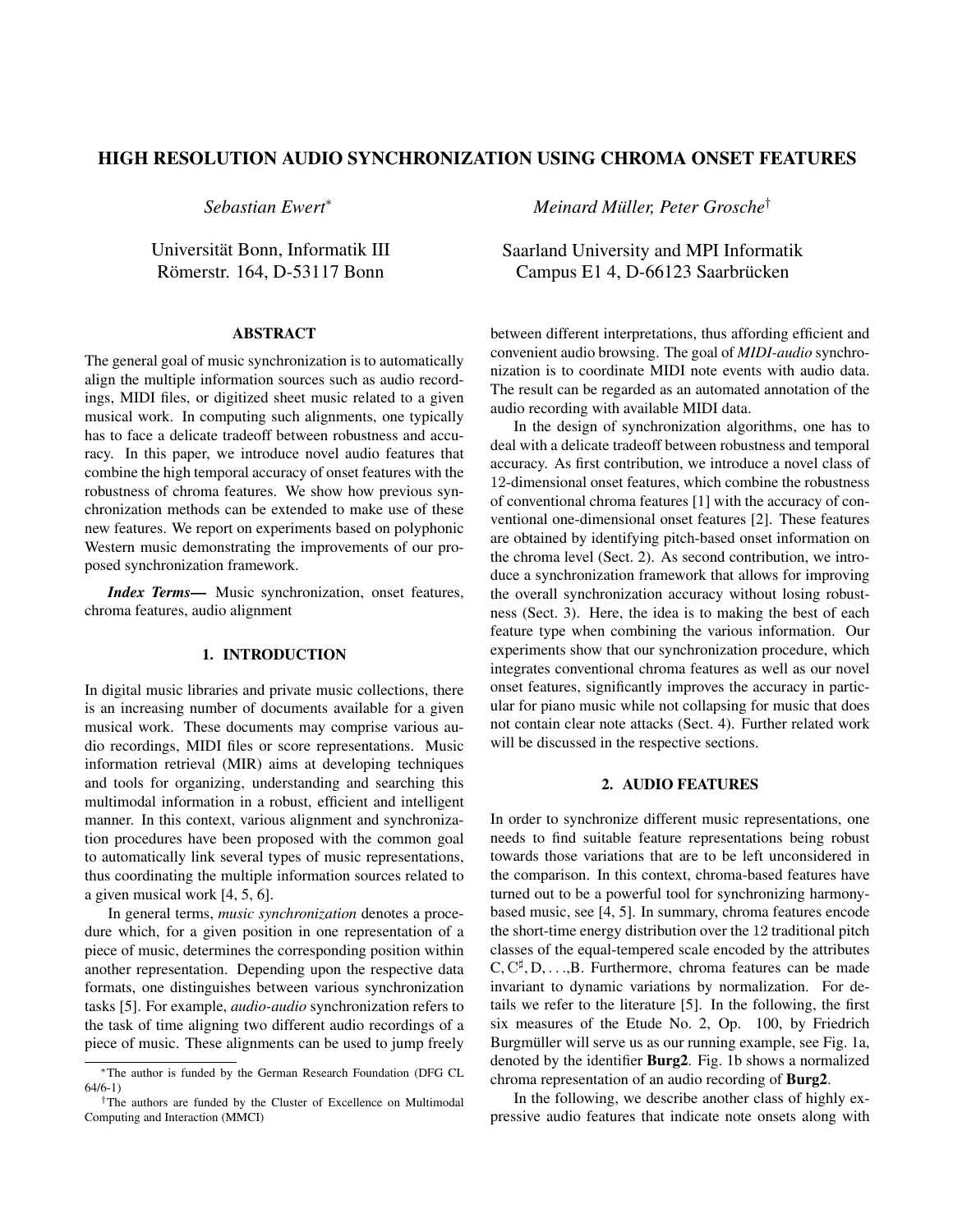

**Fig. 1.** (a) First six measures of Burgmüller, Op. 100, Etude No. 2. **(b)** - **(g)** feature representations of a corresponding audio recording (see Sect. 2 for a description).

their respective pitch affiliation [5]. The feature extraction procedure is motivated by the observation that for many instruments such as the piano or the guitar, playing a note results in a sudden energy increase (attack phase).

First, the audio signal is decomposed into 88 subbands corresponding to the musical notes A0 to C8 (MIDI pitches  $p = 21$  to  $p = 108$ ) of the equal-tempered scale, as in the chroma feature calculation. Then, 88 local energy curves are computed by convolving each of the squared subbands with a suitable window function. Finally, for each energy curve the discrete temporal derivative is calculated and half-wave rectified (positive part of the function remains). The significant peaks of the resulting curves indicate positions of significant energy increase in the respective pitch subband. An onset feature is specified by the pitch of its subband and by the time position and height of the corresponding peak. Fig. 1c shows the resulting onset representation obtained for our running example **Burg2**. Note that the set of onset features is sparse while providing information of very high temporal accuracy. On the downside, the extraction of onset features is a delicate problem involving fragile peak picking operations.

To enhance the robustness of the pitch-based onset features, we add up the features belonging to pitches of the same pitch class, as motivated by the chroma features. We first evenly split up the time axis into segments of a fixed length and take a suitable logarithm of the onset values, which accounts for the logarithmic sensation of sound intensity. For each segment, we add up the logarithmic values over all pitches that correspond to the same chroma. The resulting 12-dimensional features will be referred to as *CO (chroma onset) features*, see Fig. 1d. To make the CO feature invariant to dynamic variations while keeping low level onsets we employ a locally adaptive normalization strategy. First, we compute the norm of each 12-dimensional CO feature vector, see Fig. 1e (blue curve). Then, for each time frame, we assign the local maxima of the sequence of norms over a time window that ranges one second to the left and one second to the right, see Fig. 1e (red curve). Finally, we divide the sequence of CO features by the sequence of local maxima in a pointwise fashion, see Fig. 1f. The resulting features are referred to as *LNCO (locally adaptive normalized CO) features*. Intuitively, LNCO features account for the fact that onsets of low energy are less relevant in musical passages of high energy than in passages of low energy. In summary, the octave identification makes LNCO features robust to timbre and extraction errors while still encoding 12-dimensional highly accurate onset information. At this point, we emphasize that the opposite variant of first computing chroma features and then computing onsets from the resulting chromagrams is not as successful as our strategy. The major reason for this is that by first changing to the coarser chroma representation one may already loose valuable onset information. For example, suppose a clear onset in the C3 pitch band and some smearing in the C4 band. Then, the smearing may overlay the onset on the chroma level, which may result in missing the onset information. However, by first computing onsets for all pitches separately and then merging this information, the onset of the C3 pitch band will be clearly visible on the chroma level.

In view of synchronization applications, we further process the LNCO feature representation by introducing an additional temporal decay. To this end, each LNCO feature vector is copied  $n$  times and the copies are multiplied by decreasing positive weights (in our experiments we chose  $n = 10$ with weights  $(1, \sqrt{0.9}, \sqrt{0.8}, \dots, \sqrt{0.1})$ ). Then, the *n* copies are arranged to form short sequences of  $n$  consecutive feature vectors of decreasing norm starting at the time position of the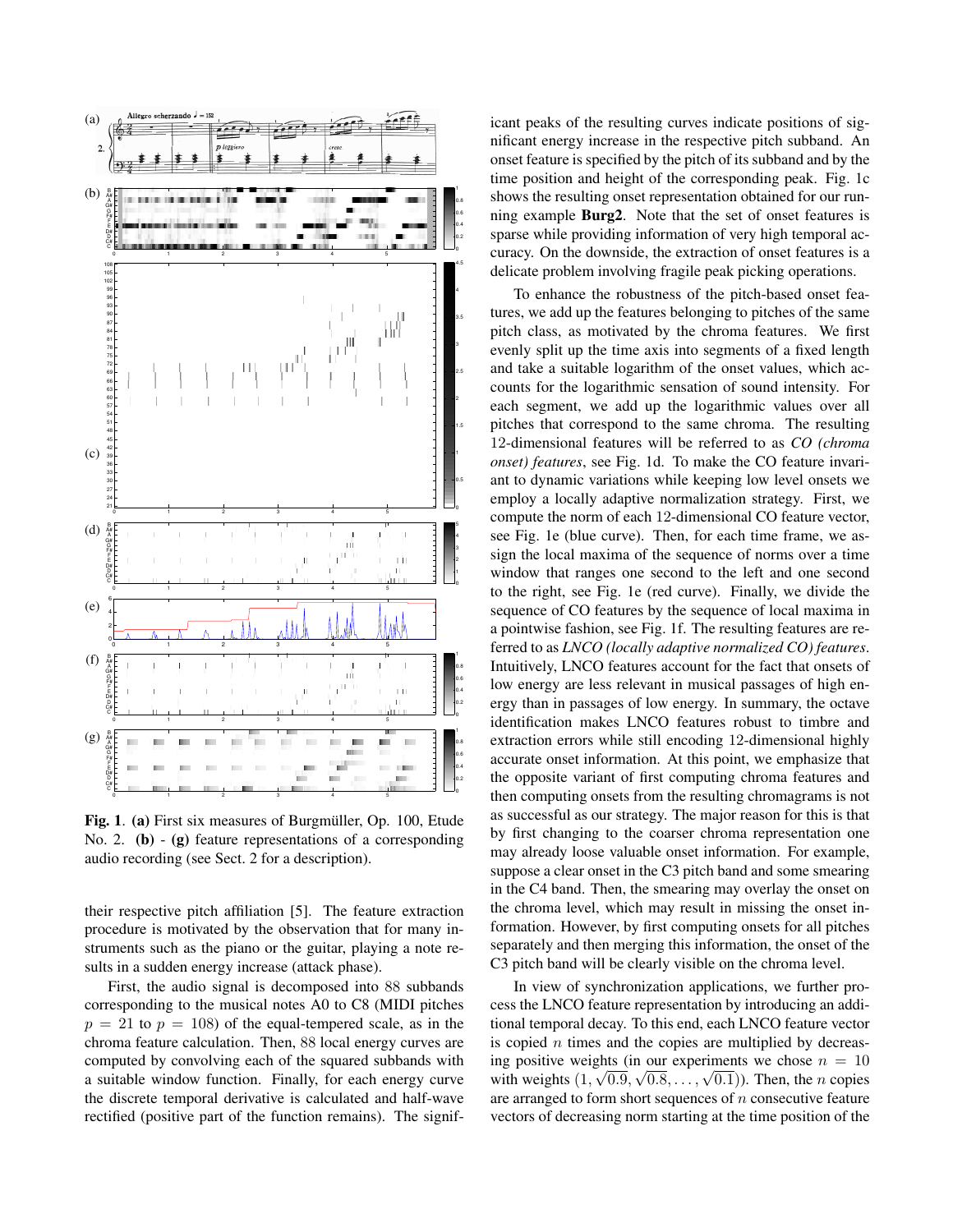

**Fig. 2**. **(a)**-**(c)** Illustration of the effect of the decay operation on the cost matrix level. **(d)**  $C_{\text{chroma}}$ , **(e)**,  $C_{\text{DLNCO}}$  **(f)**  $C_{\text{chroma}} + C_{\text{DLNCO}}$  for **Burg2**.

original vector. The overlay of all these decaying sequences results in a feature representation, which we refer to as *DL-NCO (decaying LNCO) feature* representation, see Fig. 1g. The benefit of these additional temporal decays will become clear in the synchronization context described in Sect. 3. Note that in the DLNCO feature representation, one does not lose the temporal accuracy of the LNCO features—the onset positions still appear as sharp left edges in the decays.

## **3. SYNCHRONIZATION ALGORITHM**

In this section, we show how our novel DLNCO features can be used to significantly improve the temporal accuracy of previous chroma-based synchronization strategies without sacrificing their robustness. While we consider the case of MIDI-audio synchronization in the following, other cases such as audio-audio synchronization may be handled in the same fashion. Most synchronization algorithms [4, 6] rely on some variant of dynamic time warping (DTW) and can be summarized as follows. First, the two music data streams to be aligned are converted into feature sequences, say  $V := (v_1, v_2, \ldots, v_N)$  and  $W := (w_1, w_2, \ldots, w_M)$ , respectively. Then, an  $N \times M$  cost matrix C is built up by evaluating a local cost measure  $c$  for each pair of features,

i.e.,  $C(n, m) = c(v_n, w_m)$  for  $1 \le n \le N, 1 \le m \le M$ . Finally, an optimum-cost alignment path is determined from this matrix via dynamic programming, which encodes the synchronization result. See [5] for a detailed account on DTW in the music context. For an illustration, we refer to Figs. 2d-2f, which show various cost matrices along with optimal alignment paths for our **Burg2** example.

We now introduce three different cost matrices, where the third one is a simple combination of the first and second one. The first matrix C**chroma** is a conventional cost matrix based on normalized chroma features and the cosine distance [4, 5], see Fig. 2d. The second cost matrix  $C_{\text{DLNCO}}$  is based on DLNCO features as introduced in Sect. 2. To compare two DLNCO feature vectors,  $v$  and  $w$ , we now use the Euclidean distance  $c_{\text{DLNCO}}(v, w) := ||v - w||$ , see Fig. 2e. At this point, we need to make some explanations. First, recall that each onset has been transformed into a short vector sequence of decaying norm. As an example, Figs. 2a and 2b show DLNCO features for the very beginning of **Burg2** for an audio and a MIDI version, respectively. Using the Euclidean distance to compare two such decaying sequences leads to a diagonal corridor of low cost in C<sub>DLNCO</sub> in the case that the directions (i.e., the relative chroma distributions) of the onset vectors are similar, see Fig. 2c. This corridor is tapered to the lower left and starts at the precise time positions of the two onsets to be compared. Second, note that C<sub>DLNCO</sub> reveals a grid like structure of an overall high cost, where each beginning of a corridor forms a small needle's eye of low cost. Third, sections in the feature sequences with no onsets lead to regions in  $C_{\text{DLNCO}}$ having zero cost. In other words, only significant events in the DLNCO feature sequences take effect on the cost matrix level and the structure of C<sub>DLNCO</sub> regulates the course of a cost-minimizing alignment path in event-based regions to run through the needle's eyes of low cost.

The cost matrix C**chroma** accounts for the rough harmonic flow of the two representations, whereas  $C_{\text{DLNCO}}$  exhibits onsets of the same chroma class. The sum  $C = C_{\text{chroma}} + C$ C**DLNCO** yields a cost matrix that accounts for both types of information. Note that in regions with no onsets, C<sub>DLNCO</sub> is zero and the combined matrix  $C$  is dominated by  $C_{\text{chroma}}$ . Contrary, in regions with significant onsets,  $C$  is dominated by C**DLNCO**. Therefore, the component C**chroma** regulates the overall course of the cost-minimizing alignment path and accounts for a robust synchronization, whereas the component C**DLNCO** locally adjusts the alignment path and accounts for high temporal accuracy.

### **4. EXPERIMENTS**

In this section, we report on some of our synchronization experiments, which have been conducted on a corpus of harmony-based Western music. To allow for a reproduction of our experiments, we used pieces from the RWC music database [3]. In the following, we consider 16 representa-